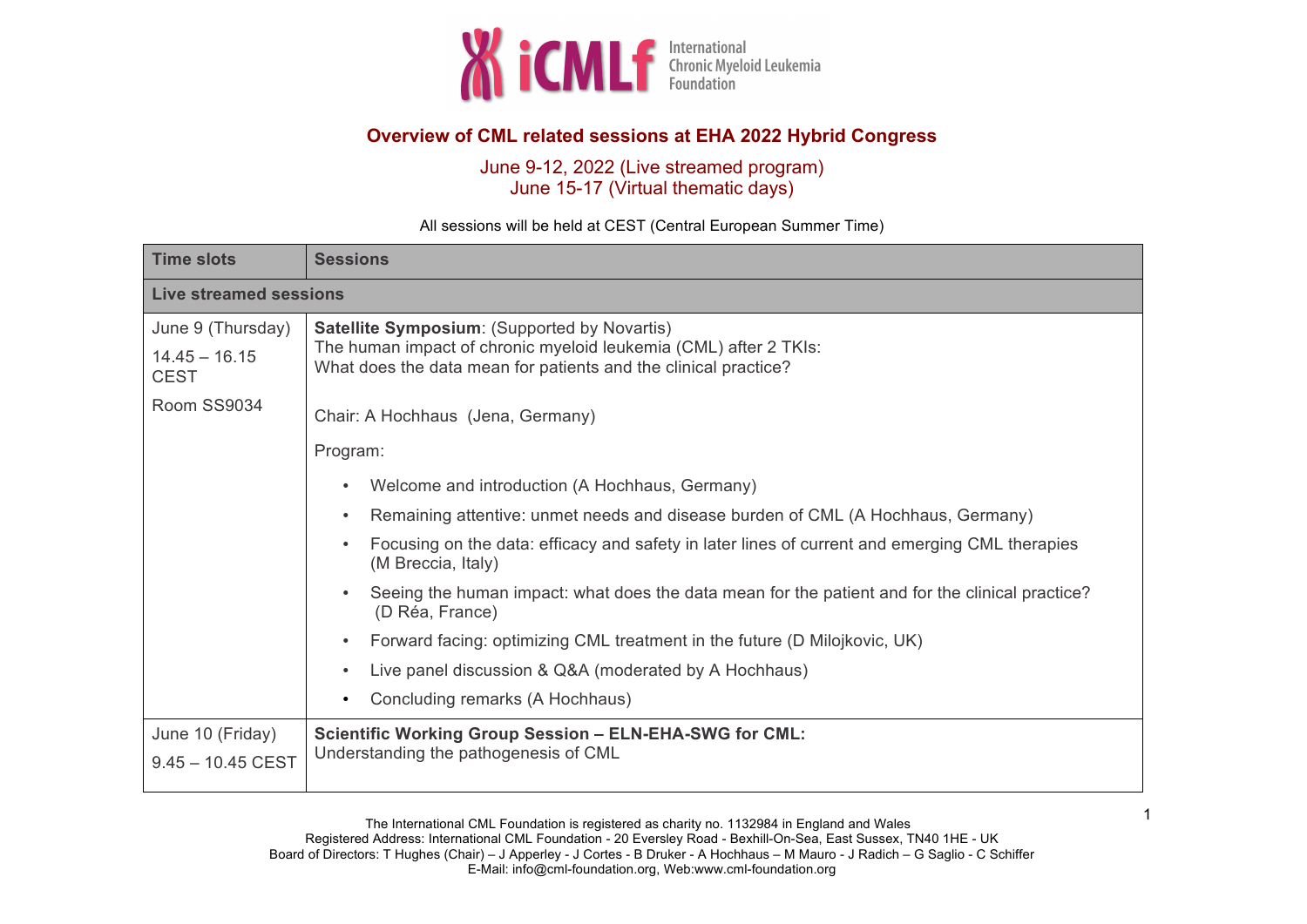

| <b>Sessions</b>                                                                                                |
|----------------------------------------------------------------------------------------------------------------|
| Chair: JF Apperley (London, UK)                                                                                |
| Program:                                                                                                       |
| Lessons from EUTOS 2018-2021 (K Machova Polakova, Czech Republic)                                              |
| Non-BCR-ABL1 molecular biomarkers of prognosis (S Awad, Finland)<br>$\bullet$                                  |
| Mechanisms of stem cell persistence in CML (M Schemionek-Reinders, Germany)                                    |
| Mechanisms of disease progression in CML (S Tiong Ong, Singapore)                                              |
| Education Session: Novel perspectives in MPN and CML                                                           |
| Chair: H. Gisslinger (Austria)                                                                                 |
| Program:                                                                                                       |
| Understanding the megakaryopoiesis in MPN (B Psaila, UK)                                                       |
| New targets: Can we achieve disease modification in MF? (JJ Kiladjian, France)                                 |
| Safe pregnancy and healthy babies in CML. How-to-do-it? (E Abruzzese, Italy)                                   |
| <b>Advocacy &amp; Patient Sessions</b>                                                                         |
| <b>EHA-Patient Joint Symposium</b>                                                                             |
| Session I: From drug-centric to patient-centric (part 1): clinical trials (Session details to be<br>announced) |
| <b>EHA-Patient Joint Symposium</b>                                                                             |
| Session II: Europe's Beating Cancer Plan (Session details to be announced)                                     |
| EHA Symposium on Patient Communication: Embracing challenging emotions                                         |
|                                                                                                                |

The International CML Foundation is registered as charity no. 1132984 in England and Wales Registered Address: International CML Foundation - 20 Eversley Road - Bexhill-On-Sea, East Sussex, TN40 1HE - UK Board of Directors: T Hughes (Chair) – J Apperley - J Cortes - B Druker - A Hochhaus – M Mauro - J Radich – G Saglio - C Schiffer E-Mail: info@cml-foundation.org, Web:www.cml-foundation.org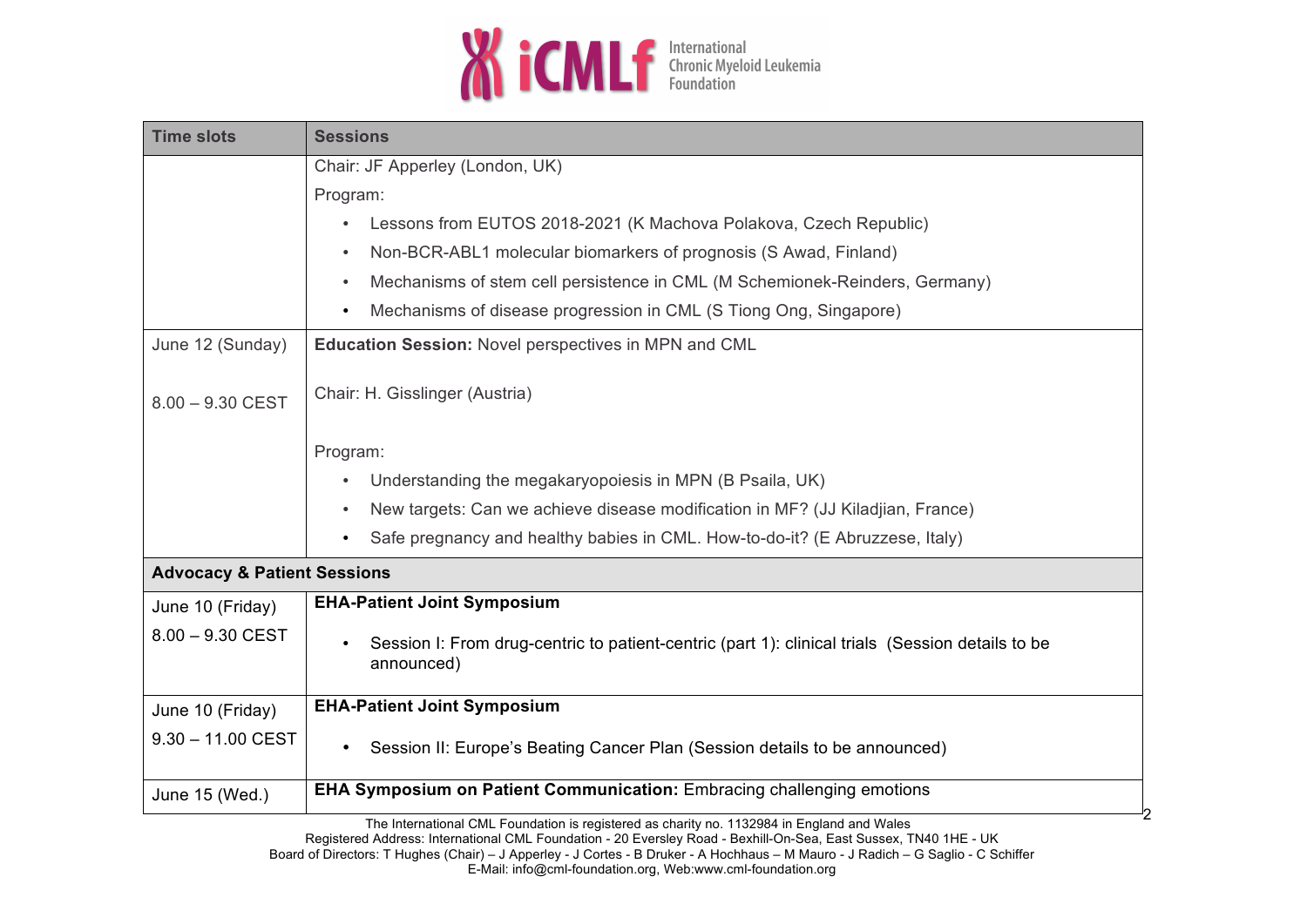

| <b>Time slots</b>                                      | <b>Sessions</b>                                                                                                                                                                                                                                  |
|--------------------------------------------------------|--------------------------------------------------------------------------------------------------------------------------------------------------------------------------------------------------------------------------------------------------|
| $8.30 - 9.30$ CEST                                     | Session details to be announced                                                                                                                                                                                                                  |
| June 16<br>(Thursday)                                  | <b>EHA-Patient Joint Symposium</b>                                                                                                                                                                                                               |
| $10.45 - 11.45$<br><b>CEST</b>                         | Session details to be announced                                                                                                                                                                                                                  |
| June 17 (Friday)                                       | <b>EHA-Patient Joint Symposium</b>                                                                                                                                                                                                               |
| $10.45 - 11.45$<br><b>CEST</b>                         | Session details to be announced                                                                                                                                                                                                                  |
| <b>Oral Presentations</b>                              |                                                                                                                                                                                                                                                  |
| New insights into<br>CML biology                       | • S150: BIOLOGY AND FUNCTION OF CIRCULAR PCMDT1 IN CHRONIC MYELOID LEUKEMIA IN<br>BLAST CRISIS (CML-BC) (Prathap Urs A et al.)                                                                                                                   |
| June 11 (Saturday)<br>$11.30 - 12.45$<br><b>CEST</b>   | S151: HIGH-THROUGHPUT EVALUATION OF THE POTENTIAL OF CANCER DRUGS TO<br>$\bullet$<br>ENHANCE NATURAL KILLER CELL IMMUNOTHERAPY IN CHRONIC MYELOID LEUKEMIA<br>(Nygren P et al.)                                                                  |
|                                                        | S152: SETD2/H3K36ME3 DEFICIENCY SUSTAINS GENOMIC INSTABILITY AND ENHANCES<br>$\bullet$<br>CLONOGENIC POTENTIAL OF CHRONIC MYELOID LEUKEMIA (CML) PROGENITORS<br>(Mancini M et al.)                                                               |
|                                                        | S153: DECRYPTING THE ROLE OF HSP90A AND B ISOFORMS TO OVERCOME RESISTANCE<br>IN BCR-ABL1 LEUKEMIA (Vogt M et al.)                                                                                                                                |
|                                                        | S154: IMATINIB-RESISTANT CLONES ISOLATED FROM A MODEL OF BLAST CRISIS OF<br>CHRONIC MYELOID LEUKAEMIA DIFFER IN MUTATIONS IN BCR::ABL1 AND OTHER CANCER<br>RELATED GENES AND IN THEIR SENSITIVITY TO BH3-MIMETICS (Laznicka A et al.)            |
| Treatment and<br>monitoring in CML<br>June 12 (Sunday) | S155: EFFICACY AND SAFETY RESULTS FROM ASCEMBL, A PHASE 3 STUDY OF ASCIMINIB<br>$\bullet$ .<br>VS BOSUTINIB IN PATIENTS WITH CHRONIC MYELOID LEUKEMIA IN CHRONIC PHASE<br>AFTER ≥2 PRIOR TYROSINE KINASE INHIBITORS: WK 96 UPDATE (Réa D et al.) |

3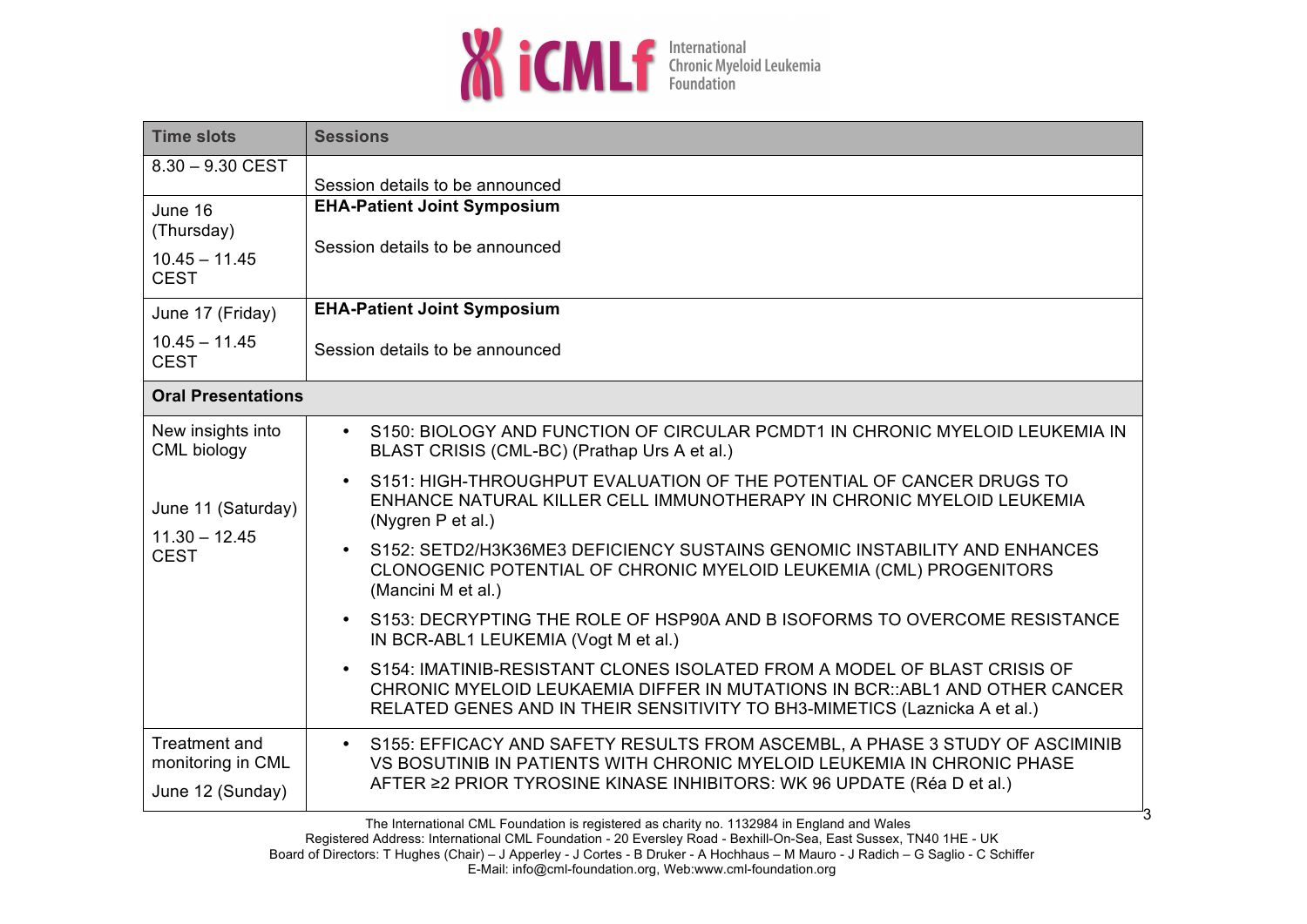

| <b>Time slots</b>                                | <b>Sessions</b>                                                                                                                                                                                                                          |
|--------------------------------------------------|------------------------------------------------------------------------------------------------------------------------------------------------------------------------------------------------------------------------------------------|
| $11.30 - 12.45$<br><b>CEST</b>                   | S156: INTERNATIONAL, PROSPECTIVE STUDY COMPARING NILOTINIB VERSUS IMATINIB<br>$\bullet$<br>WITH EARLY SWITCH TO NILOTINIB TO OBTAIN SUSTAINED TREATMENT-FREE REMISSION<br>IN PATIENTS WITH WITH CHRONIC MYELOID LEUKEMIA (Pane F et al.) |
|                                                  | S157: BCR::ABL1 DIGITAL PCR IDENTIFIES CHRONIC PHASE CML PATIENTS SUITABLE FOR<br>$\bullet$<br>AN EARLY TKI DISCONTINUATION ATTEMPT: A PATIENT-LEVEL META-ANALYSIS<br>(Kockerols C et al.)                                               |
|                                                  | . S158: FINAL RESULT OF TKI DISCONTINUATION TRIAL WITH DASATINIB FOR SECOND<br>ATTEMPT OF TREATMENT FREE REMISSION AFTER FAILING FIRST ATTEMPT WITH<br>IMATINIB: TREATMENT-FREE REMISSION ACCOMPLISHED BY DASATINIB (Kim D et al.)       |
|                                                  | S159: QUÉBEC CML RESEARCH GROUP ANALYSIS OF TREATMENT PATTERNS IN CHRONIC<br>MYELOGENOUS LEUKEMIA: SWITCHING IS DRIVEN BY INTOLERANCE AND SIMILAR<br>ACROSS TYROSINE KINASE INHIBITORS AND LINES OF TREATMENT (Busque L et al.)          |
| e-Posters                                        |                                                                                                                                                                                                                                          |
| $CML - Biology$ and<br>Translational<br>Research | • P690: GENE MUTATIONAL PROFILE ASSOCIATED WITH TREATMENT FAILURE OR<br>PROGRESSION IN CHRONIC MYELOID LEUKEMIA (Estrada N et al)                                                                                                        |
| <b>CML - Clinical</b>                            | P695: PROGNOSTIC IMPACT OF ASXL1 MUTATIONS IN CHRONIC PHASE CML<br>$\bullet$<br>(Bidikian A et al)                                                                                                                                       |
|                                                  | • P702: FIRST INTERIM RESULTS OF THE PROSPECTIVE STUDY OF DOSE REDUCTION AND<br>DISCONTINUATION OF TYROSINE KINASE INHIBITORS (READIT-2020) IN CHRONIC MYELOID<br>LEUKEMIA PATIENTS WITH DEEP MOLECULAR RESPONSE (Gurianova M et al.)    |
|                                                  | P703: ASSOCIATION BETWEEN BARIATRIC SURGERY AND OUTCOMES IN PATIENTS WITH<br>$\bullet$<br>CHRONIC MYELOID LEUKEMIA TREATED WITH ORAL TYROSINE KINASE INHIBITORS<br>(Haddad F et al)                                                      |
|                                                  | • P713: REAL-WORLD MANAGEMENT OF PATIENTS WITH CHRONIC MYELOID LEUKAEMIA<br>(CML): FIRST ANALYSIS FROM THE UK NATIONAL REGISTRY FOR CML (Nesr G et al.)                                                                                  |
|                                                  | • P718: ASCIMINIB MANAGED-ACCESS PROGRAM (MAP) IN RUSSIA (Shukhov O et al.)                                                                                                                                                              |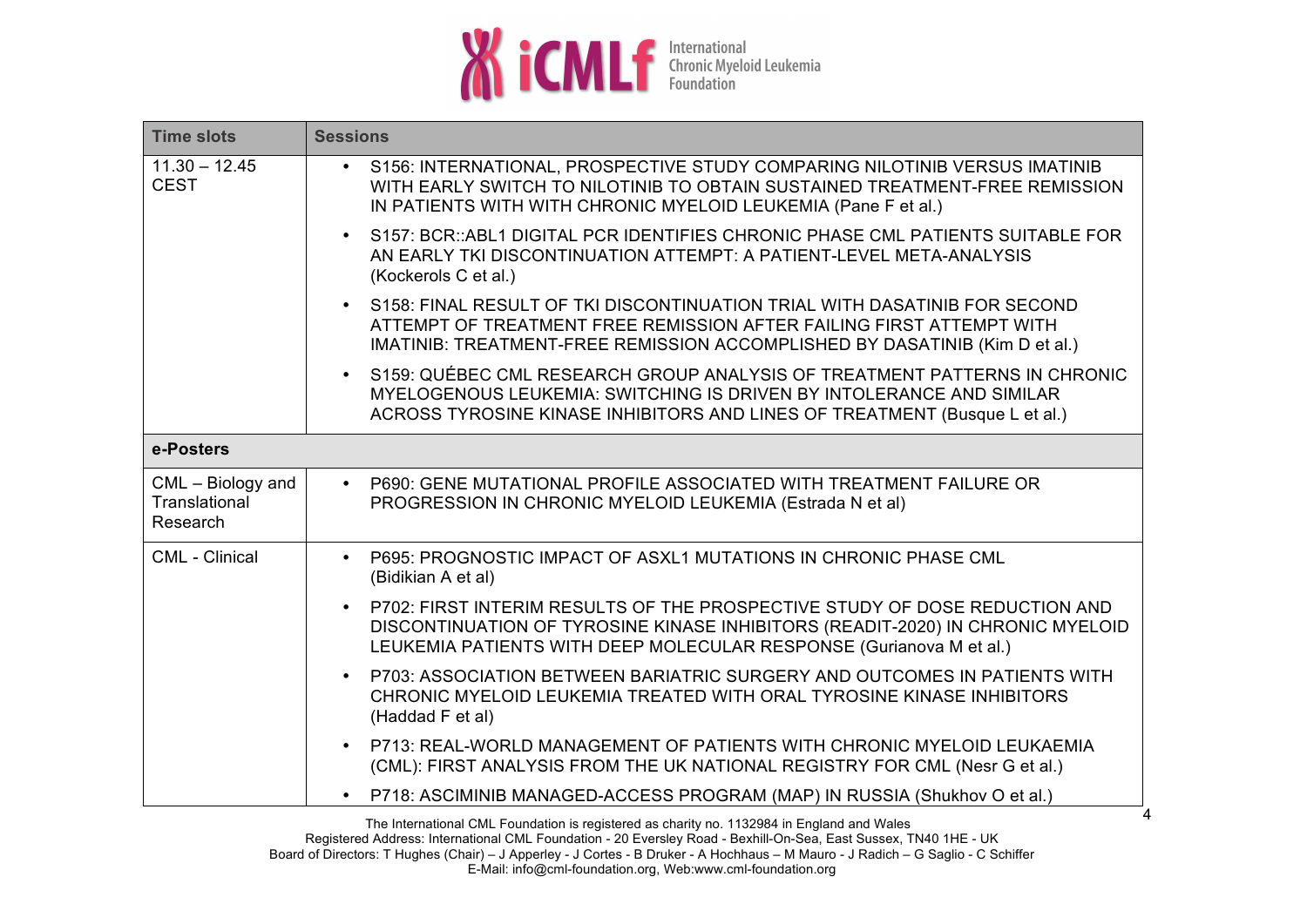

| <b>Time slots</b>                                                                                      | <b>Sessions</b>                                                                                                                                                                                                      |  |
|--------------------------------------------------------------------------------------------------------|----------------------------------------------------------------------------------------------------------------------------------------------------------------------------------------------------------------------|--|
|                                                                                                        |                                                                                                                                                                                                                      |  |
| <b>Poster presentations</b>                                                                            |                                                                                                                                                                                                                      |  |
| $CML - Biology$ and<br>Translational<br>Research<br>June 10 (Friday)<br>$16.30 - 17.45$<br><b>CEST</b> | • P688: VIRTUAL SCREENING PROTOCOL TO IDENTIFY TYROSINE KINASE INHIBITORS WITH<br>A POTENTIAL TO INTERACT WITH P-GLYCOPROTEIN AND TO ACT AS MDR<br>CHEMOSENSITIZERS: A VALIDATION STUDY (Beleva B et al.)            |  |
|                                                                                                        | P691: MODELLING OF IMMUNE RESPONSE IN CHRONIC MYELOID LEUKEMIA PATIENTS<br>SUGGESTS POTENTIAL FOR TREATMENT REDUCTION PRIOR TO CESSATION (Glauche I et<br>al.)                                                       |  |
|                                                                                                        | P692: IMMUNE FACTORS MAINTAINING TREATMENT-FREE REMISSION IN PATIENTS WITH<br>$\bullet$<br>CHRONIC MYELOID LEUKEMIA AFTER DISCONTINUATION OF IMATINIB (Kwasnik P et al.)                                             |  |
|                                                                                                        | P693: DIAGNOSTIC ROLE OF CD26+ LEUKEMIC STEM CELLS IN CHRONIC MYELOID<br>$\bullet$<br>LEUKEMIA (Tiwari S et al.)                                                                                                     |  |
|                                                                                                        | P694: INVESTIGATING THE ROLE OF CELL ADHESION MOLECULES IN TUNNELING<br>$\bullet$<br>NANOTUBES FORMATION IN CHRONIC MYELOID LEUKEMIA MICROENVIRONMENT<br>(Turos-Korgul L et al.)                                     |  |
| CML - Clinical<br>June 10 (Friday)<br>$16.30 - 17.45$<br><b>CEST</b>                                   | • P696: SUBTHERAPEUTIC TKI DOSES FOR THE MAINTENANCE OF CML PATIENTS WITH<br>INTOLERANCE OR REFUSAL TO DISCONTINUE: A SINGLE CENTER FEASIBILITY STUDY<br>(Borrero A et al.)                                          |  |
|                                                                                                        | P697: PONATINIB IN A REAL-LIFE SETTING: A RETROSPECTIVE ANALYSIS FROM THE<br>$\bullet$<br>MONITORING REGISTRIES OF THE ITALIAN MEDICINES AGENCY (AIFA) (Breccia M et al.)                                            |  |
|                                                                                                        | P698: BOSUTINIB DOSE OPTIMIZATION IN THE SECOND-LINE TREATMENT OF ELDERLY<br>$\bullet$<br>CML PATIENTS: EXTENDED 3-YEAR FOLLOW-UP AND FINAL RESULTS OF THE BEST STUDY<br>(Castagnetti F et al.)                      |  |
|                                                                                                        | P699: REAL-LIFE OUTCOMES OF PONATINIB TREATMENT IN PATIENTS WITH CHRONIC<br>MYELOID LEUKEMIA (CML) OR PHILADELPHIA CHROMOSOME-POSITIVE ACUTE<br>LYMPHOBLASTIC LEUKEMIA (PH+ALL): 5-YEAR-DATA FROM A BELGIAN REGISTRY |  |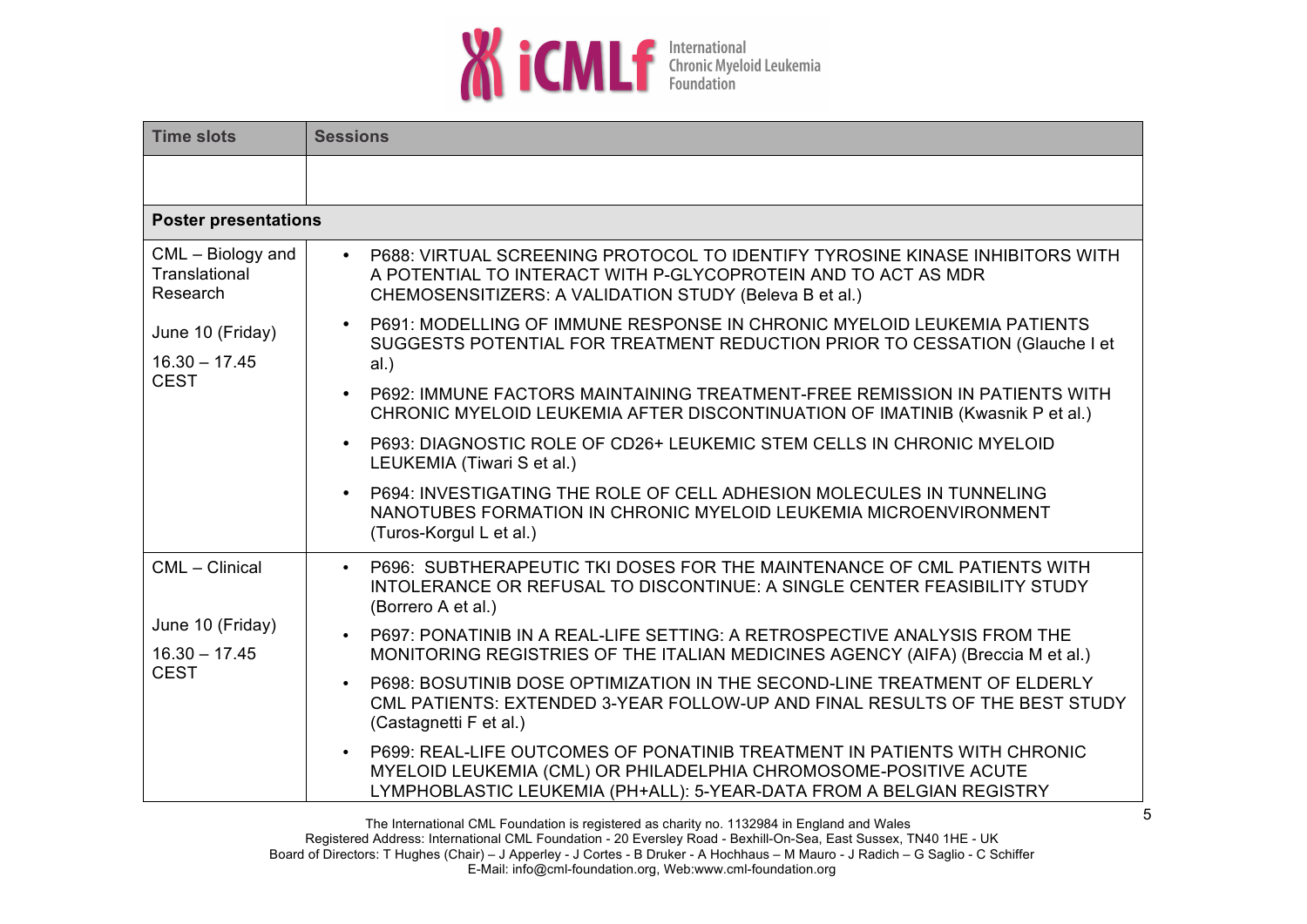

| <b>Time slots</b> | <b>Sessions</b>                                                                                                                                                                                                                                    |
|-------------------|----------------------------------------------------------------------------------------------------------------------------------------------------------------------------------------------------------------------------------------------------|
|                   | (Devos T et al.)                                                                                                                                                                                                                                   |
|                   | P700: TREATMENT-FREE REMISSION (TFR) AFTER DASATINIB IN PATIENTS WITH CHRONIC<br>$\bullet$<br>MYELOID LEUKEMIA IN CHRONIC PHASE (CML-CP) AND DEEP MOLECULAR RESPONSE<br>(DMR): FINAL 5-YEAR RESULTS OF DASFREE (Shah NP et al.)                    |
|                   | • P701: COVID-19 IN PATIENTS WITH CHRONIC MYELOID LEUKEMIA IN TREATMENT-FREE<br>REMISSION: DISEASE SEVERITY AND IMPACT ON TFR STATUS (Hughes T et al.)                                                                                             |
|                   | P704: ASCIMINIB PROVIDES DURABLE MOLECULAR RESPONSES IN PATIENTS (PTS) WITH<br>$\bullet$<br>CHRONIC MYELOID LEUKEMIA IN CHRONIC PHASE (CML-CP) WITH THE T315I MUTATION:<br>UPDATED EFFICACY AND SAFETY DATA FROM A PHASE I TRIAL (Hughes T et al.) |
|                   | • P705: MULTI-CENTER CHART REVIEW STUDY EXAMINING TREATMENT PATTERNS AND<br>CLINICAL OUTCOMES AMONG PATIENTS WITH CHRONIC PHASE (CP) CHRONIC MYELOID<br>LEUKEMIA (CML) TREATED IN THIRD-LINE (3L) OR LATER IN FRANCE (Huynh L et al.)              |
|                   | • P706: ASCIMINIB USE IN CML: THE UK EXPERIENCE (Innes A et al.)                                                                                                                                                                                   |
|                   | P707: DOSE MODIFICATION DYNAMICS OF PONATINIB IN PATIENTS WITH CHRONIC-PHASE<br>$\bullet$<br>CHRONIC MYELOID LEUKEMIA (CP-CML) FROM THE PACE AND OPTIC TRIALS<br>(Apperley J et al.)                                                               |
|                   | • P708: CANADIAN AND RUSSIAN EXPERIENCES OF ASCIMINIB IN CHRONIC MYELOID<br>LEUKEMIA (CML) PATIENTS WHO FAILED MULTIPLE LINES OF TYROSINE KINASE INHIBITOR<br>(TKI) THERAPY. (Khadadah F et al.)                                                   |
|                   | P709: CLINICAL OUTCOME OF ASCIMINIB TREATMENT IN A REAL-WORLD MULTI-RESISTANT<br>$\bullet$<br>CML PATIENT POPULATION (Kockerols CB et al.)                                                                                                         |
|                   | P710: CLINICAL STUDY ON THE RELATIONSHIP BETWEEN NON-ABL1 KINASE REGION<br>$\bullet$<br>MUTATION AND TKI DRUG RESISTANCE AND DISEASE PROGRESSION IN CHRONIC<br>MYELOID LEUKEMIA (Xiadong L et al.)                                                 |
|                   | P711: KINETICS OF CITED2 GENE EXPRESSION IN CHRONIC MYELOID LEUKEMIA PATIENTS<br>(Atef B et al.)                                                                                                                                                   |
|                   | • P712: ASCIMINIB ITALIAN MANAGED ACCESS PROGRAM: EFFICACY PROFILE IN HEAVILY                                                                                                                                                                      |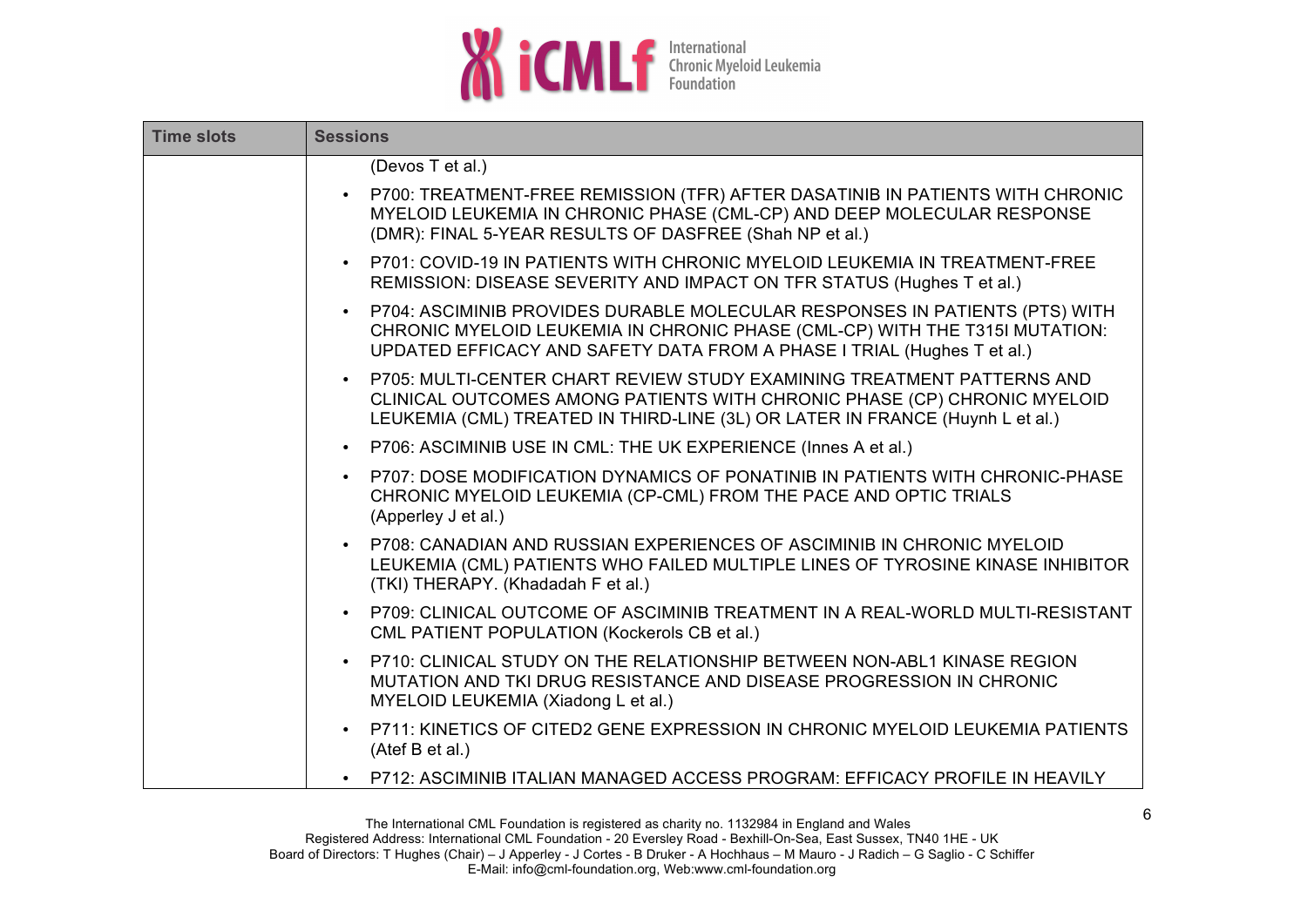

| <b>Time slots</b>         | <b>Sessions</b>                                                                                                                                                                           |
|---------------------------|-------------------------------------------------------------------------------------------------------------------------------------------------------------------------------------------|
|                           | PRE-TREATED CML PATIENTS (Breccia M et al)                                                                                                                                                |
|                           | • P714: EFFECT OF TYROSINE KINASE INHIBITORS ON MALE FERTILITY IN PATIENTS WITH<br>CHRONIC PHASE CHRONIC MYELOID LEUKAEMIA (Nesr G et al.)                                                |
|                           | • P715: MULTICENTER OBSERVATIONAL STUDY OF PONATINIB IN CML PATIENTS IN<br>ARGENTINA. REAL-WORLD EXPERIENCE (Pavlovsky C et al.)                                                          |
|                           | • P716: OUTCOMES AND PATTERNS OF TREATMENT IN CHRONIC MYELOID LEUKEMIA, A<br>GLOBAL PERSPECTIVE BASED ON A REAL-WORLD DATA GLOBAL NETWORK (Sanz A et al.)                                 |
|                           | P717: BOSUTINIB IN NEWLY DIAGNOSED CHRONIC MYELOID LEUKEMIA:<br>GASTROINTESTINAL, LIVER, EFFUSION AND RENAL SAFETY CHARACTERIZATION IN THE<br>BFORE TRIAL (Cortes JE et al)               |
|                           | • P719: EFFICACY AND SAFETY OF BOSUTINIB IN LATER-LINE PATIENTS WITH CHRONIC<br>MYELOID LEUKEMIA: A SUB-ANALYSIS FROM THE PHASE 4 BYOND TRIAL<br>(Gambacorti-Passerini C et al)           |
|                           | • P720: PROACTIVE DASATINIB DOSE REDUCTION IN THE ALLG CML 12 DIRECT STUDY<br>BASED ON TROUGH LEVELS MINIMISE TOXICITY AND PRESERVE EFFICACY (Yeung D et al.)                             |
|                           | • P721: PREDICTIVE SCORING SYSTEMS FOR MOLECULAR RESPONSES IN PERSONS WITH<br>CHRONIC MYELOID LEUKEMIA RECEIVING INITIAL IMATINIB THERAPY (Zhang X et al.)                                |
|                           | P722: IS THE SECOND-GENERATION TYROSINE KINASE INHIBITOR A BETTER THERAPY<br>THAN IMATINIB FOR PERSONS WITH CHRONIC MYELOID LEUKEMIA PRESENTING IN<br>ACCELERATED-PHASE? (Zhang X et al.) |
| For publication only      |                                                                                                                                                                                           |
| CML - Biology and         | • PB1891: VARIANT PHILADELPHIA CHROMOSOME IN CML (Aloulou S et al.)                                                                                                                       |
| Translational<br>Research | PB1892: IMATINIB RESISTANCE: THE ROLE OF PHARMACOGENETIC VARIABILITY IN A<br>$\bullet$<br>SOUTH AFRICAN COHORT (de Long C et al.)                                                         |
|                           | PB1893: THE STUDY OF SET GENE AND PROTEIN PHOSPHATASE 2A IN CHRONIC MYELOID<br>$\bullet$<br>LEUKEMIA AND THEIR ROLE IN DISEASE PROGRESSION (Muhammed H et al.)                            |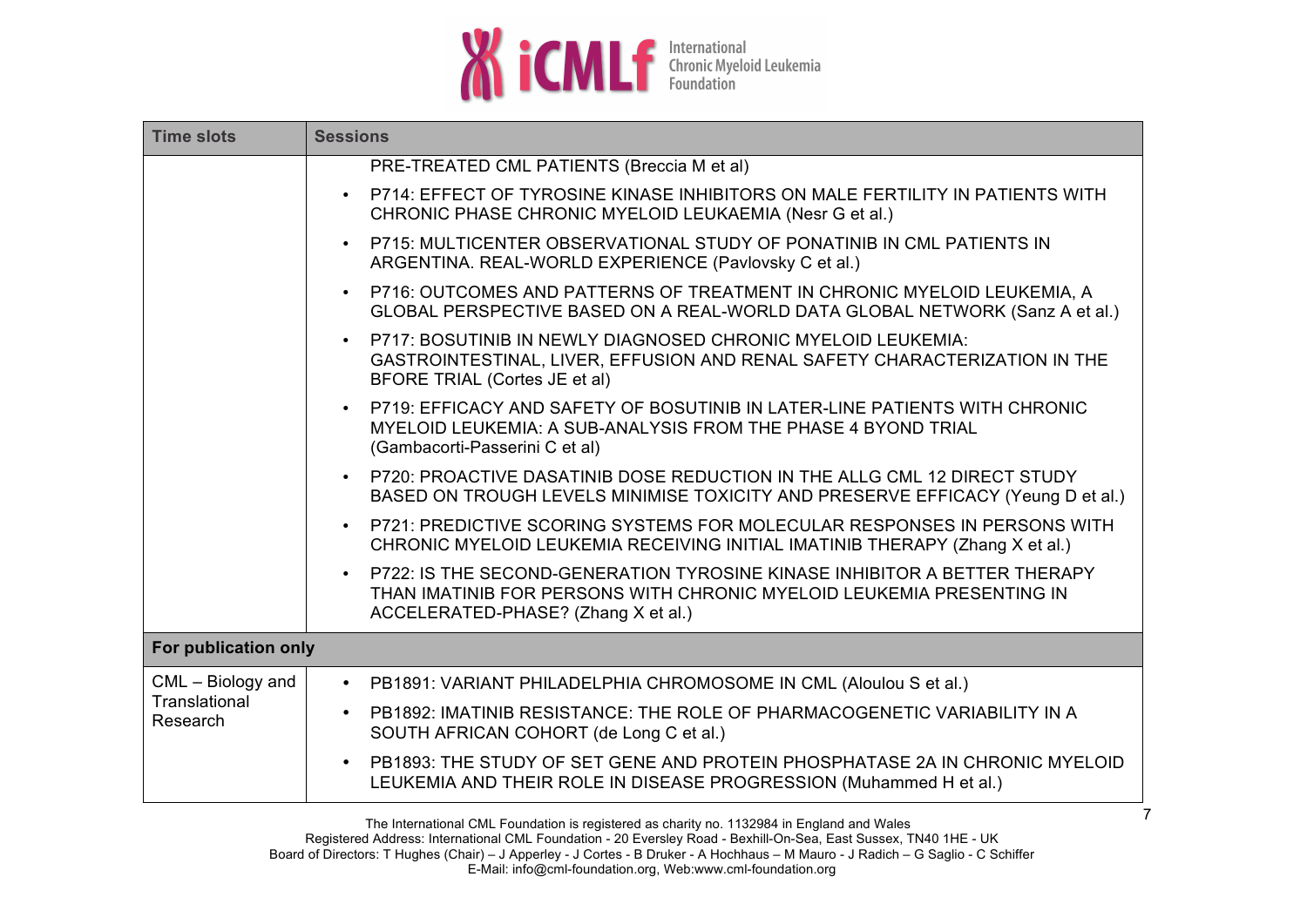

| <b>Time slots</b> | <b>Sessions</b>                                                                                                                                                                                                                          |
|-------------------|------------------------------------------------------------------------------------------------------------------------------------------------------------------------------------------------------------------------------------------|
|                   | PB1894: MIR-199A EXPRESSION PROFILES IN CHRONIC MYELOID LEUKEMIA: A<br>$\bullet$<br>PRELIMINARY STUDY (Frikha R et al.)                                                                                                                  |
|                   | PB1895: ANALYSIS REVEALS CANCER-ASSOCIATED GENE MUTATIONS IN CHRONIC<br>MYELOID LEUKEMIA PATIENTS : A CHINESE MONOCENTRIC RETROSPECTIVE STUDY<br>(Huang J et al.)                                                                        |
|                   | PB1896: WHOLE EXOME SEQUENCING IDENTIFIES A NOVEL TRANSCRIPTION FACTOR<br>ASSOCIATED WITH FATAL DISEASE PROGRESSION IN CHRONIC MYELOID LEUKEMIA<br>(lqbal Z et al.)                                                                      |
| CML - Clinical    | • PB1897: DISCONTINUATION OF IMATINIB IN PATIENTS FOLLOWED FOR CHRONIC MYELOID<br>LEUKEMIA IN DEEP MOLECULAR RESPONSE (Bouchakor Moussa Y et al.)                                                                                        |
|                   | PB1898: BONE MARROW APLASIA – A RARE COMPLICATION OF IMATINIB THERAPY IN CML<br>$\bullet$<br>PATIENTS: ABOUT A CASE (Chawad W et al.)                                                                                                    |
|                   | PB1899: DEVELOPMENT AND VALIDATION OF A PREDICTIVE SCORING SYSTEM FOR THE<br>PROGNOSIS IN PATIENTS WITH CHRONIC MYELOID LEUKEMIA (CML) IN CHRONIC PHASE<br>RECEIVING FIRST-LINE IMATINIB (Eskazan AE et al.)                             |
|                   | PB1900: COVID-19 IMPACT ON CHRONIC MYELOID LEUKEMIA PATIENTS (Galdean SM et al.)<br>$\bullet$                                                                                                                                            |
|                   | PB1901: KARYOTYPIC PROFILE OF CHRONIC MYELOID LEUKAEMIA DIAGNOSED AT<br>$\bullet$<br>TERTIARY LEVEL IN AFGHANISTAN (Maseh Haidary A et al.)                                                                                              |
|                   | PB1902: ASC4OPT TRIAL IN PROGRESS: A PHASE 3B OPEN-LABEL OPTIMIZATION STUDY<br>OF ORAL ASCIMINIB IN CHRONIC MYELOGENOUS LEUKEMIA IN CHRONIC PHASE<br>PREVIOUSLY TREATED WITH 2 OR MORE TYROSINE KINASE INHIBITORS (Breccia M et al.)     |
|                   | PB1903: TRIAL IN PROGRESS: A MULTICENTER, OPEN-LABEL, PHASE IB/II STUDY TO<br>$\bullet$<br>DETERMINE THE DOSE AND SAFETY OF ASCIMINIB IN PEDIATRIC PATIENTS WITH<br>CHRONIC MYELOID LEUKEMIA IN CHRONIC PHASE (CML-CP) (Hijiya N et al.) |
|                   | PB1904: TRIAL IN PROGRESS: A PHASE III STUDY OF ASCIMINIB VS AN INVESTIGATOR-<br>$\bullet$<br>SELECTED TKI IN PATIENTS WITH NEWLY DIAGNOSED CHRONIC MYELOID LEUKEMIA IN<br>CHRONIC PHASE (CML-CP) (Hughes T et al.)                      |

8